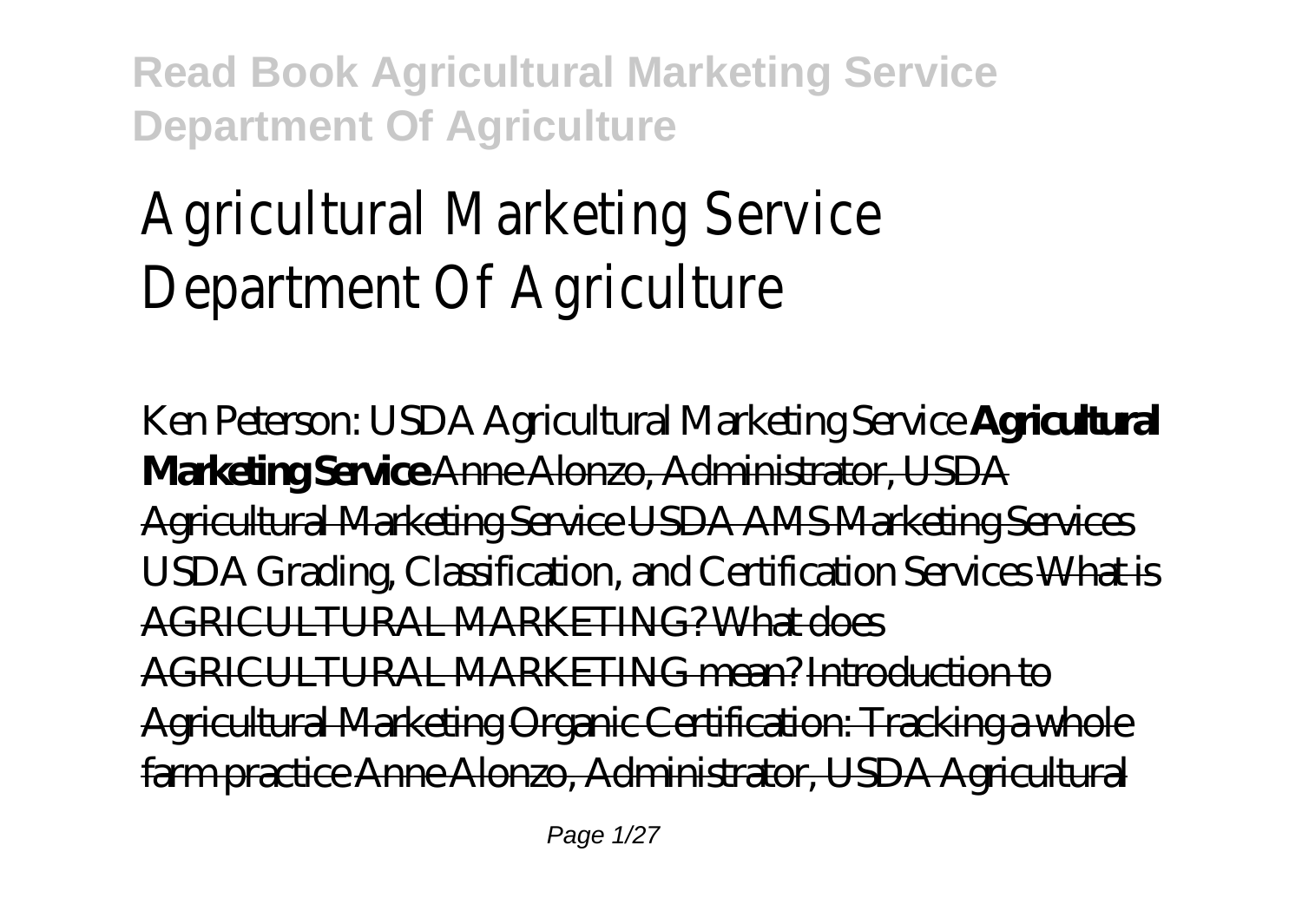Marketing Service at OTA's 2015 Policy Conference Agricultural Marketing Lecture 1 Demo*Market Research for your*

*Agricultural Product/Service*

Agriculture Marketing 101 - PASA Webinar*Farm Marketing and Marketing Strategies for Beginning Farmers - Charlotte Smith* **The Pioppi Diet - Lose 17lbs in 28 days!** 8 Farm Marketing Strategies to Generate Awareness (Sales Funnel 1 of 6) *Dr Aseem Malhotra introduces The Pioppi Diet: A 21-day Lifestyle Plan How to Export Agriculture Product From India || Export Import Business in India* **Marketing Your Farm Products Agricultural Marketing** Agricultural Market Information System (AMIS) How supply and demand affect agricultural prices?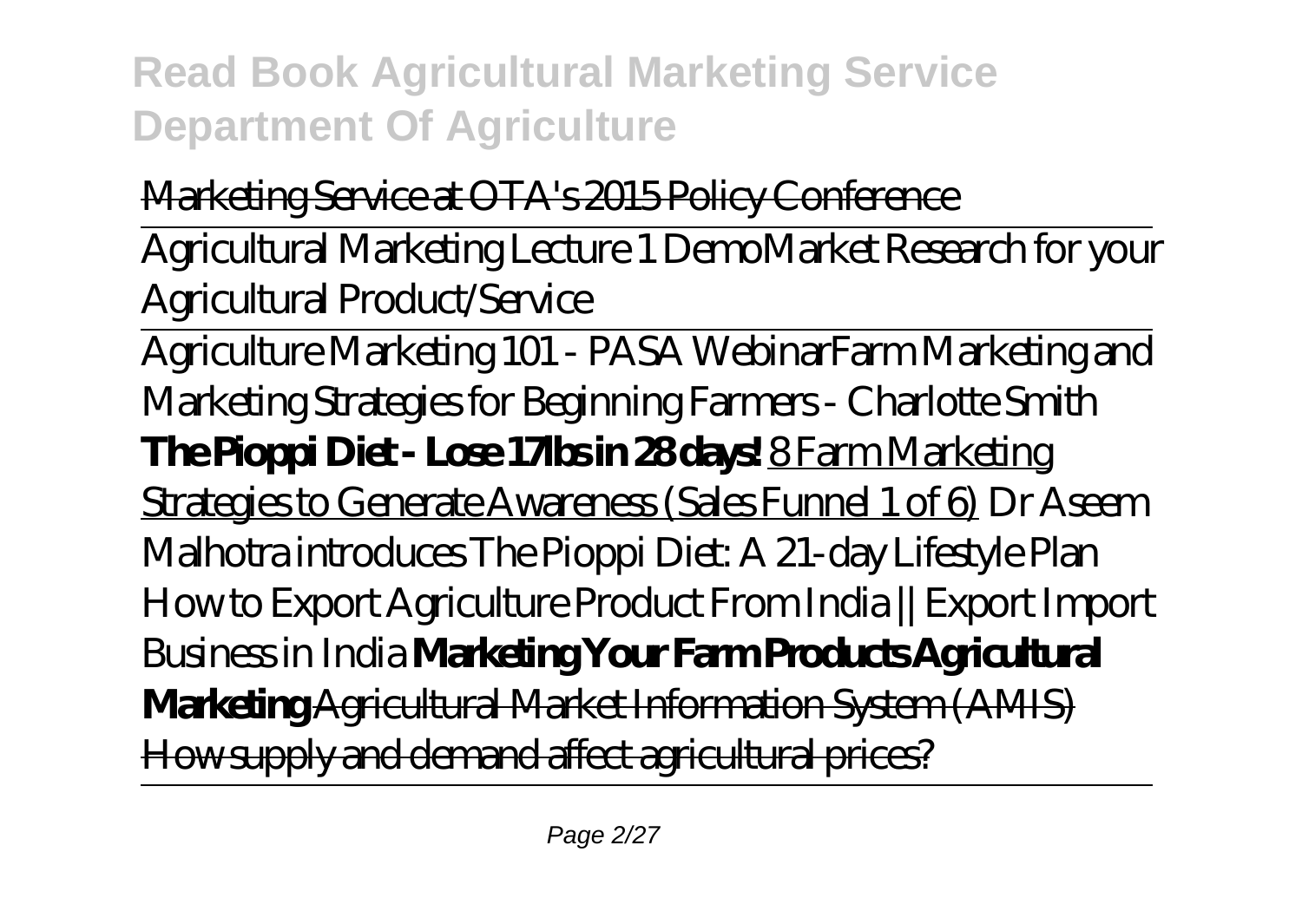Farmers Market and Local Food Promotion Program (FMLFPP) Grant OverviewPLO Lumumba- The truth about BBI explained How to Market Farm Products | Marketing for Farmers | Farmers Marketing Plan Strategies AGRICULTURAL MARKETING INFRASTRUCTURE *Agricultural marketing and its importance Hearing: Department of Agriculture Marketing and Regulatory Programs Budget (EventID=104546)* Subcommittee Reviews USDA Marketing Programs China: Power and Prosperity -- Watch the full documentary Harvesting Opportunity: The Power of Regional Food System Investments to Transform Communities Agricultural Marketing Service Department Of The Agricultural Marketing Service (AMS) administers programs that create domestic and international marketing opportunities Page 3/27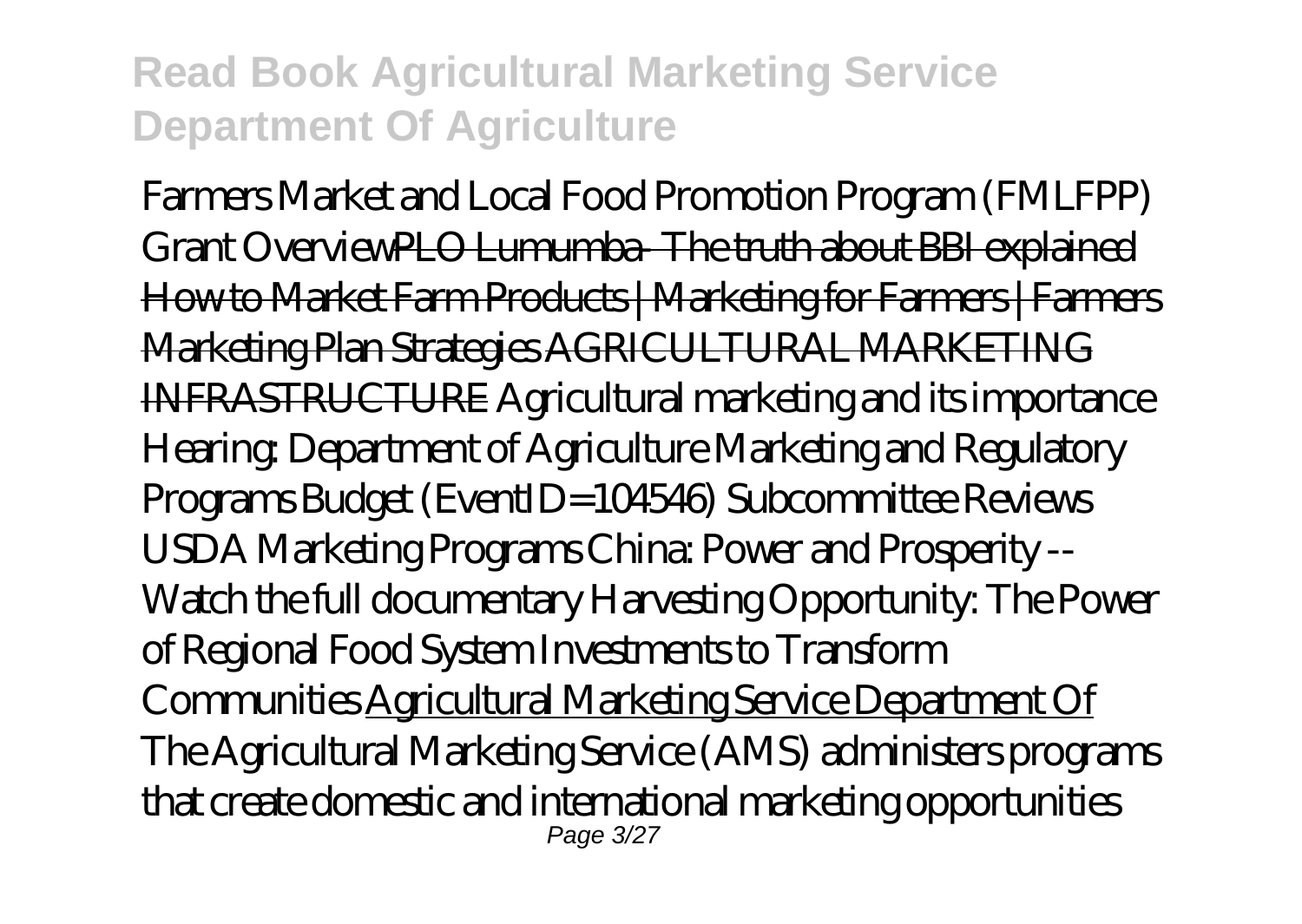for U.S. producers of food, fiber, and specialty crops. AMS also provides the agriculture industry with valuable services to ensure the quality and availability of wholesome food for consumers across the country and around the world.

#### Home | Agricultural Marketing Service

The Agricultural Marketing Service (AMS) is an agency within the United States Department of Agriculture, and has programs in five commodity areas: cotton and tobacco; dairy; fruit and vegetable; livestock and seed; and poultry.These programs provide testing, standardization, grading and market news services for those commodities, and oversee marketing agreements and orders, administer ... Page 4/27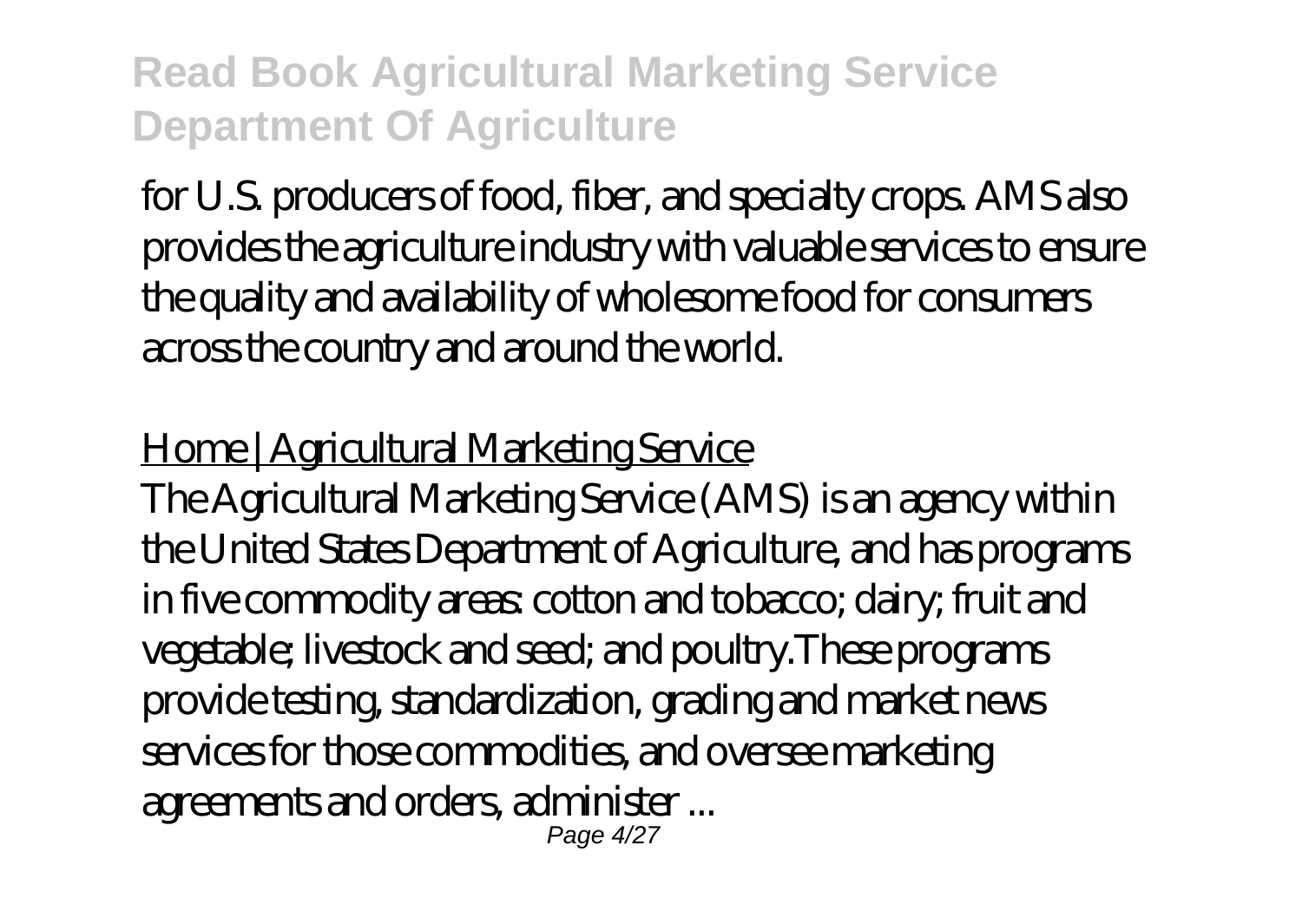#### Agricultural Marketing Service - Wikipedia

The Agricultural Marketing Service (AMS) administers programs that create domestic and international marketing opportunities for U.S. producers of food, fiber, and specialty crops. AMS also provides the agriculture industry with valuable services to ensure the quality and availability of wholesome food for consumers across the country. Nearly 4,000 AMS professionals work every day to support the country' sdiverse agricultural operations, which range from individual farmers to international ...

About AMS | Agricultural Marketing Service The U.S. Department of Agriculture's (USDA) Agricultural<br>Page 5/27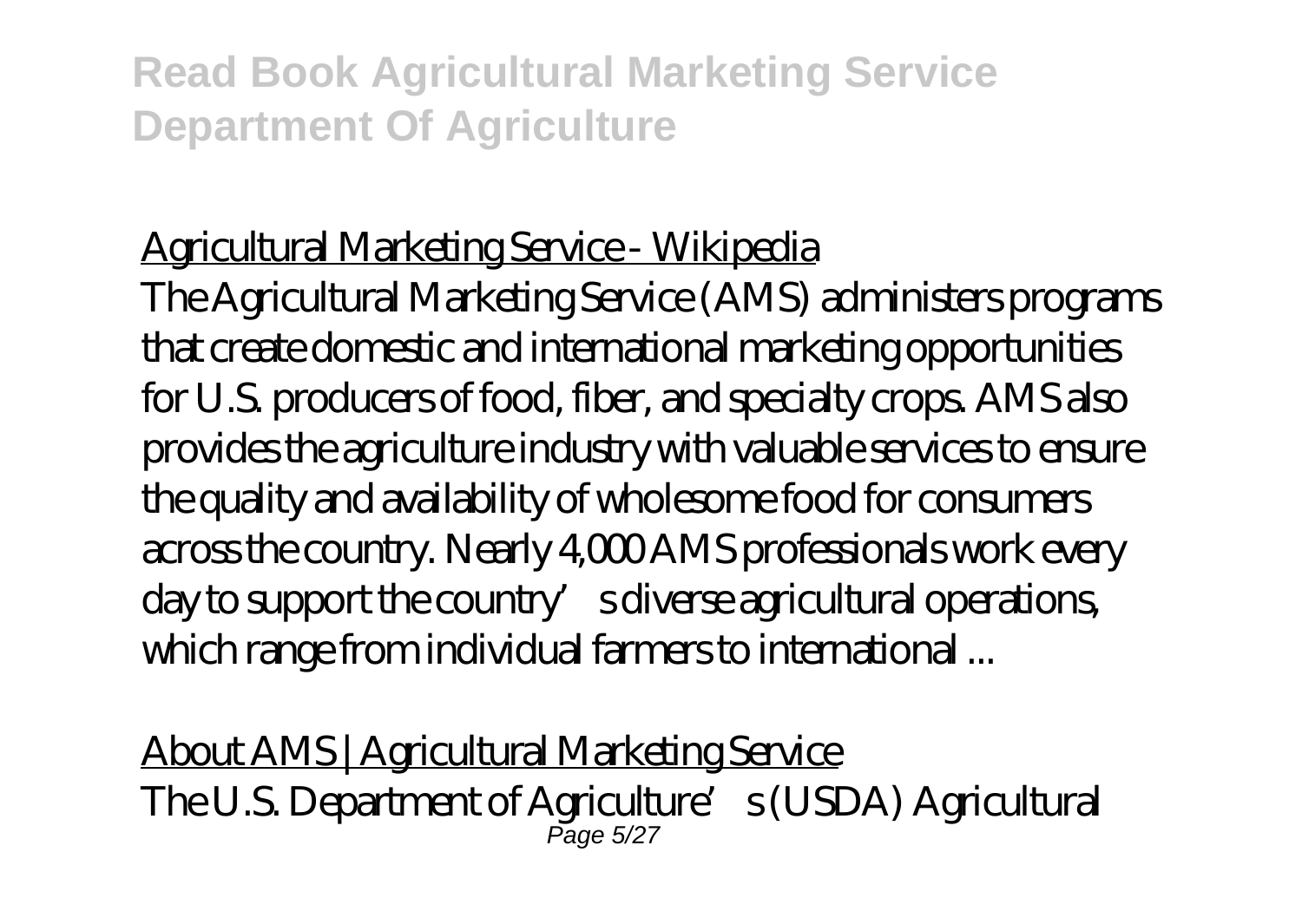Marketing Service (AMS) works to improve domestic and international opportunities for U.S. growers and producers. Import/Export Certificates AMS administers export verification programs for livestock, poultry, egg, dairy, and specialty crop products, as well as import regulations for fruit & vegetable commodities to assure U.S. quality standards are met.

Services | Agricultural Marketing Service Agricultural Marketing Service. U.S. Department of Agriculture. Facebook Twitter YouTube GovDelivery Instagram Flickr RSS ...

Data | Agricultural Marketing Service These services assist businesses in differentiating themselves from Page 6/27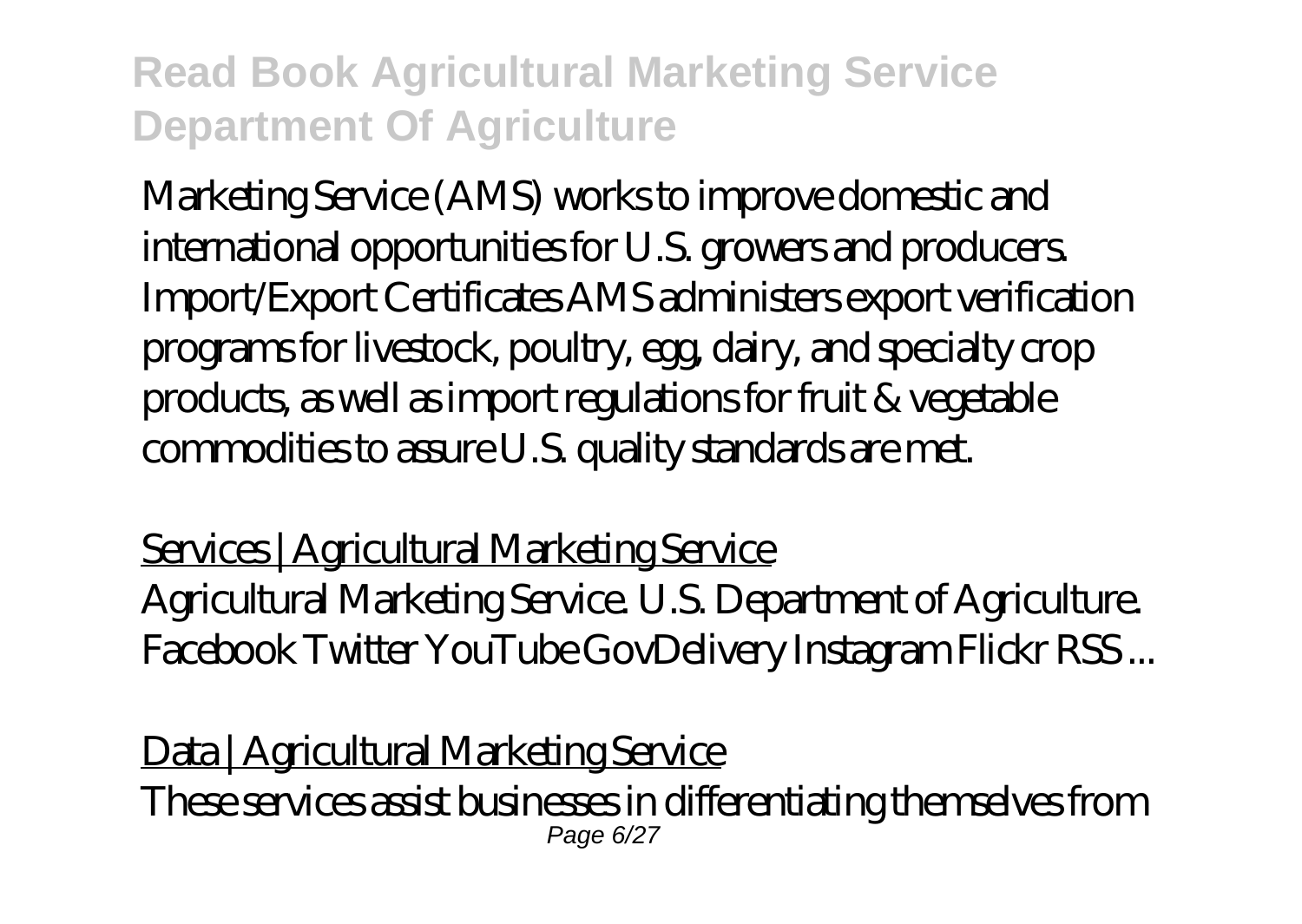their competition. Examples of USDA grades include USDA Prime, USDA Grade A, and U.S. No. 1. Annually, AMS grades, audits, certifies and/or inspects over \$150 billion worth of agricultural products, ensuring the quality of domestic goods and helping American farms and businesses export goods.

Services | Agricultural Marketing Service

Agricultural Marketing Service. The Agricultural Marketing Service supports the fair marketing of U.S. agricultural products. Agency Details Acronym: AMS. Website: Agricultural Marketing Service . Contact: Contact the Agricultural Marketing Service . Local Offices: Farmers Markets Near You. Main Address: Room 3071-S, Ag Stop 0201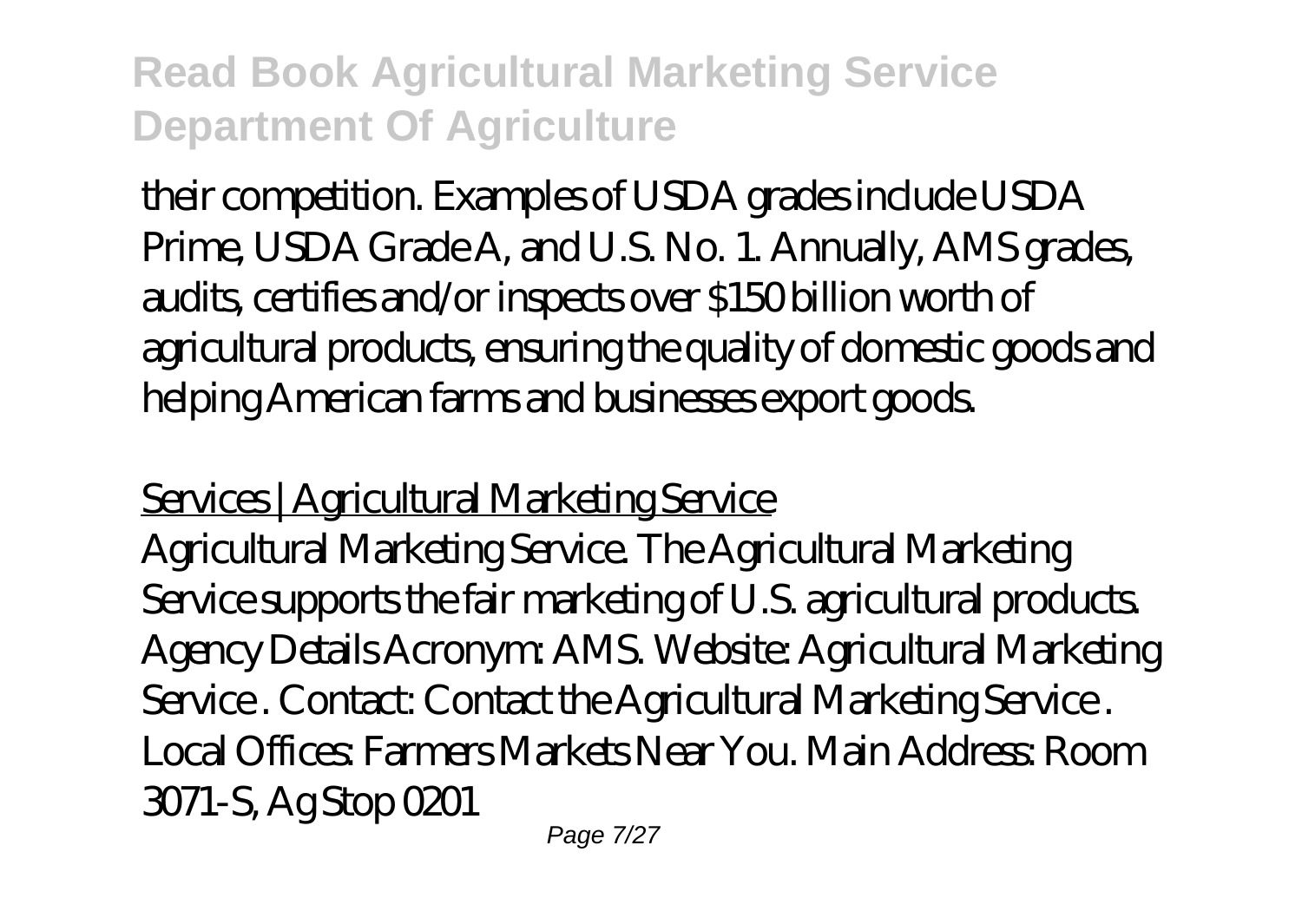#### Agricultural Marketing Service | USAGov

Agricultural Marketing Service Department Of Agriculture Right here, we have countless book agricultural marketing service department of agriculture and collections to check out. We additionally find the money for variant types and furthermore type of the books to browse. The customary book, fiction, history, novel, scientific research, as

Agricultural Marketing Service Department Of Agriculture The primary function of the Livestock, Poultry, and Grain Market News Division (LPGMN) of the Livestock & Poultry Program (L&P) is to compile and disseminate information that Page 8/27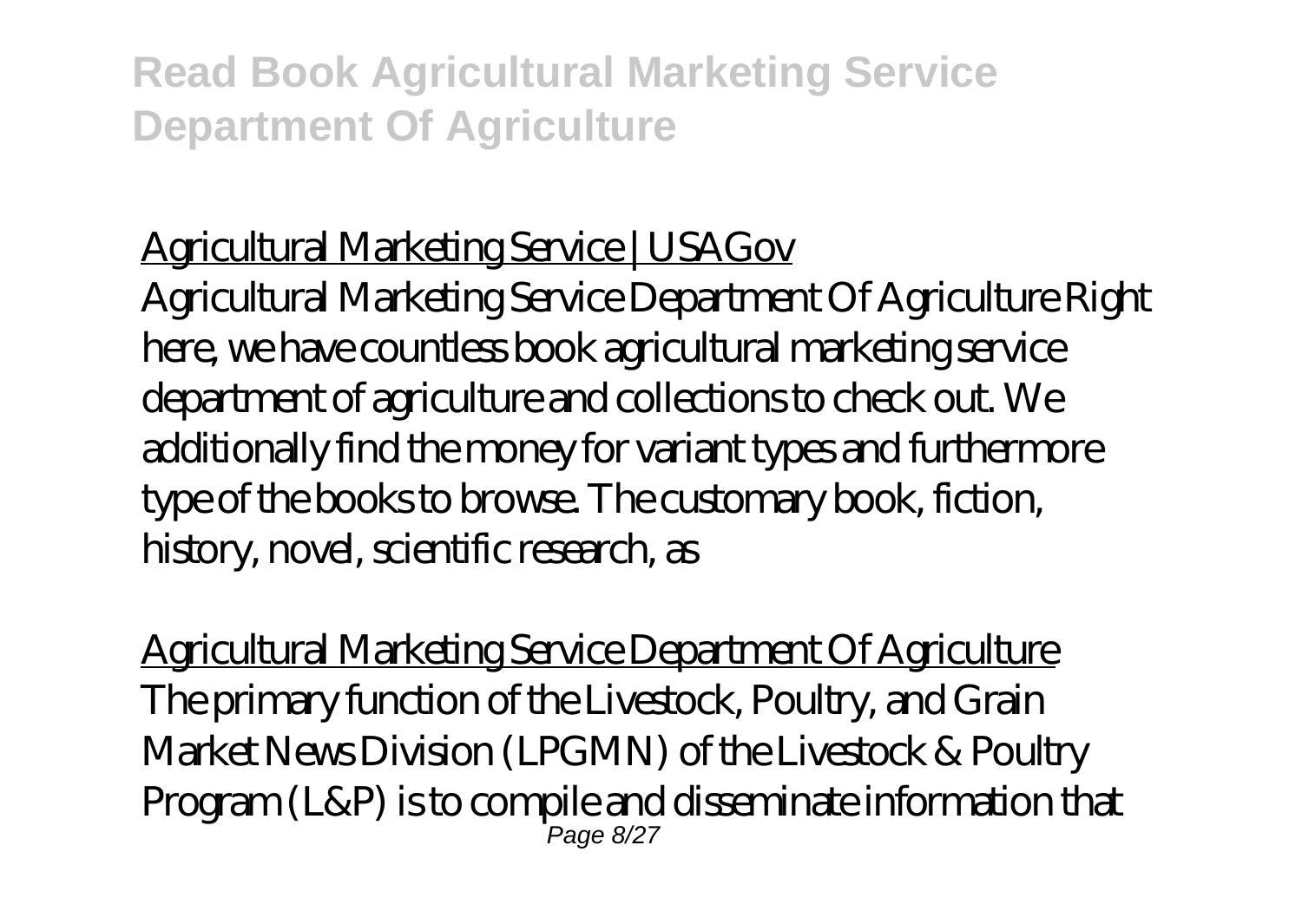will aid producers, consumers, and distributors in the sale and purchase of livestock, meat, poultry, eggs, grains, and their related products regionally, nationally and internationally.

Livestock, Poultry & Grain | Agricultural Marketing Service Directorate of Marketing and Inspection (DMI), an attached Office of the Department of Agriculture, Cooperation and Farmers' Welfare under Ministry of Agriculture & Farmers' Welfare, was set up in the year 1935 to implement the agricultural marketing policies and programmes for the integrated development of marketing of agricultural and other allied produce in the country with a view to safeguard the interests of farmers as well as the consumers. Page  $9/27$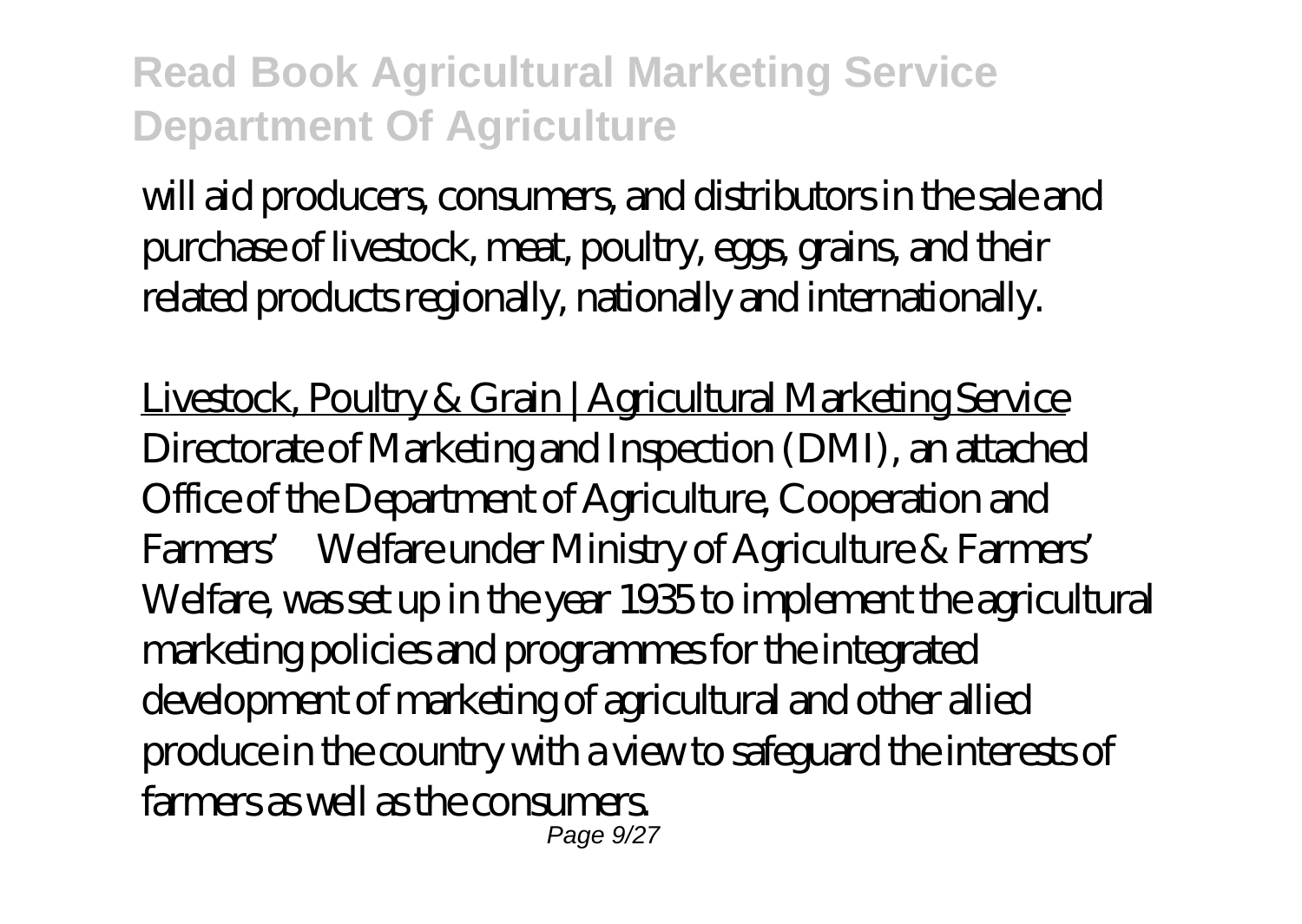Agricultural Marketing | Department of Agriculture ... AGRIBUSINESS AND MARKETING ASSISTANCE SERVICE (AMAS) DA OSEC Building, Elliptical Road, Diliman, Quezon City, Philippines. Tel. No. (632) 8920.2216. Fax No. (632) 8926.6434. Email: Website: http://agribusiness.da.gov.ph/. https://www.ekadiwa.da.gov.ph/.

Agribusiness and Marketing Assistance | Official Portal of ... Department of Agricultural Marketing (

) is a government department responsible for marketing agricultural products and techniques in Bangladesh and is located in Dhaka, Bangladesh. It is under the Ministry of  $P<sub>2</sub>$ ne 10/27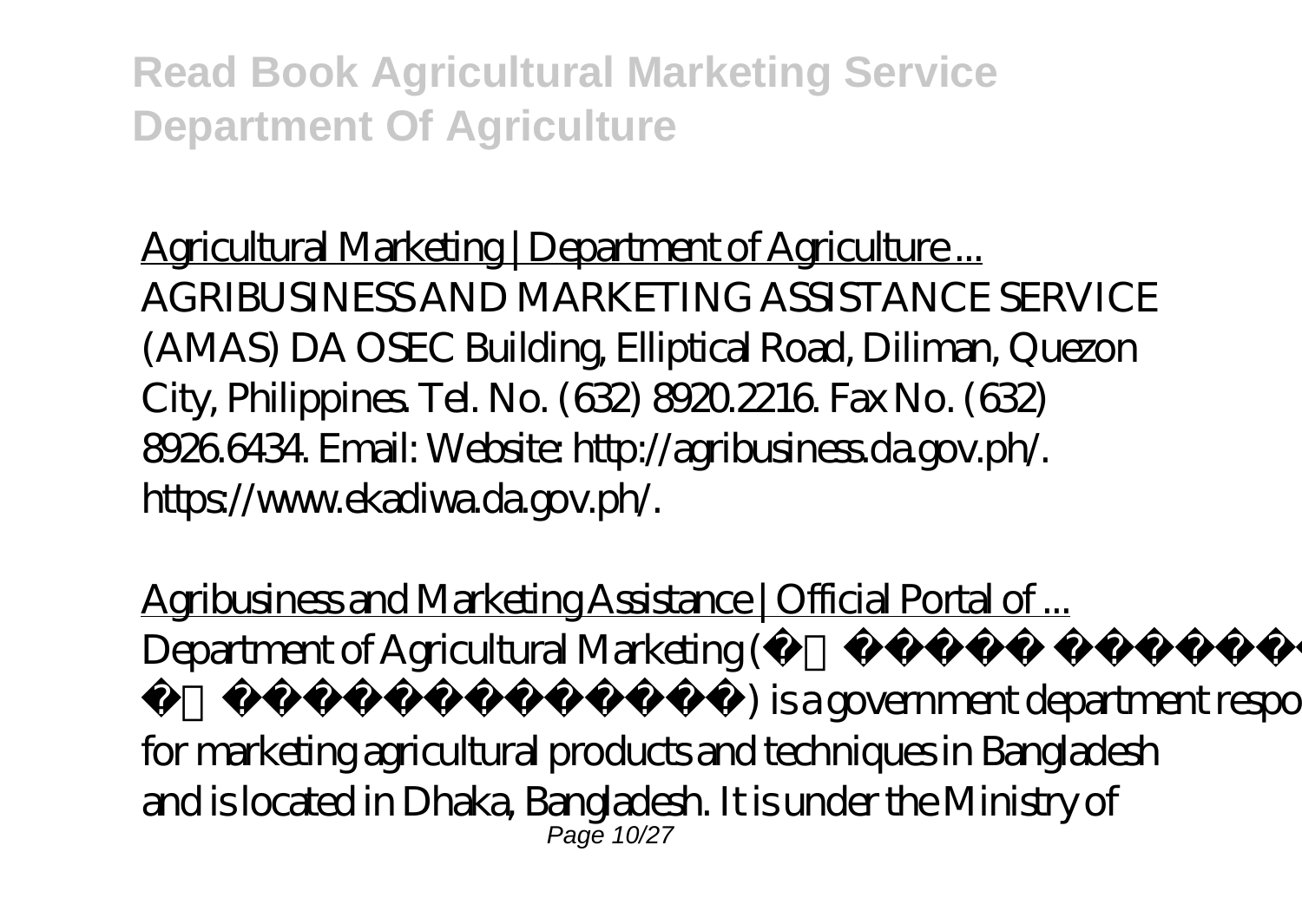#### Agriculture. History

Department of Agricultural Marketing - Wikipedia The Marketing Order and Agreement Division of the Agricultural Marketing Service, carries out assigned programs relating to the development and administration of marketing order and agreement...

Department of Agriculture hiring Agricultural Marketing ... Agricultural Marketing Service Department Of Agriculture Recognizing the showing off ways to get this book agricultural marketing service department of agriculture is additionally useful. You have remained in right site to begin getting this info. acquire Page 11/27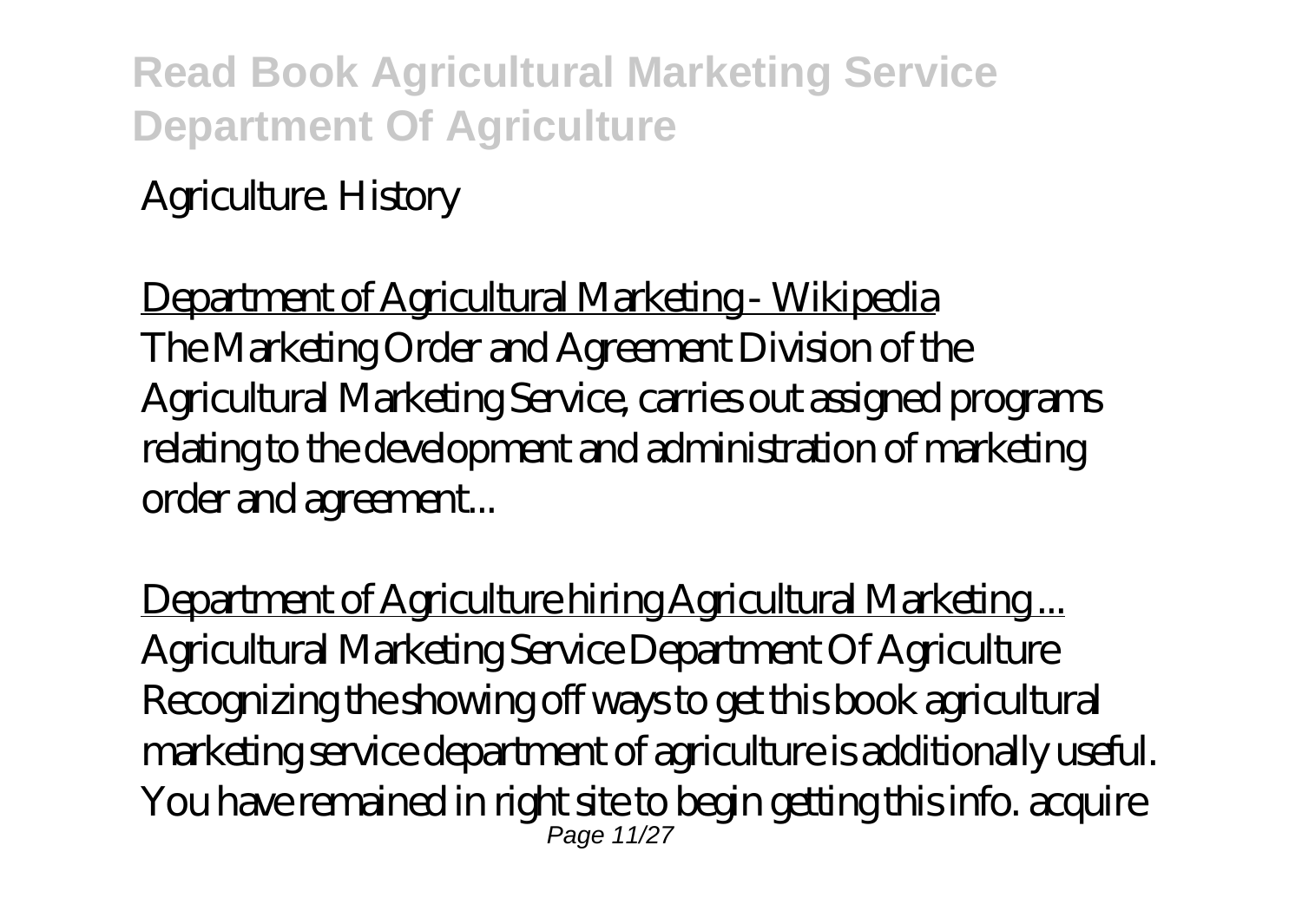the agricultural

Agricultural Marketing Service Department Of Agriculture The Florida Department of Agriculture and Consumer Services may suspend or end a marketing order if it deems the order is not serving its original purpose. If 51 percent of the producers covered by the marketing order who produce more than 51 percent of the commodity vote to cease the marketing order.

Agricultural Marketing Orders FAQ - Florida Department of ... AGRICULTURAL MARKETING DEPARTMENT Shri T. Harish Rao, Hon'ble Minister of Irrigation, Marketing & Legislative affairs ... Director of Agricultural Marketing Door No : Page 12/27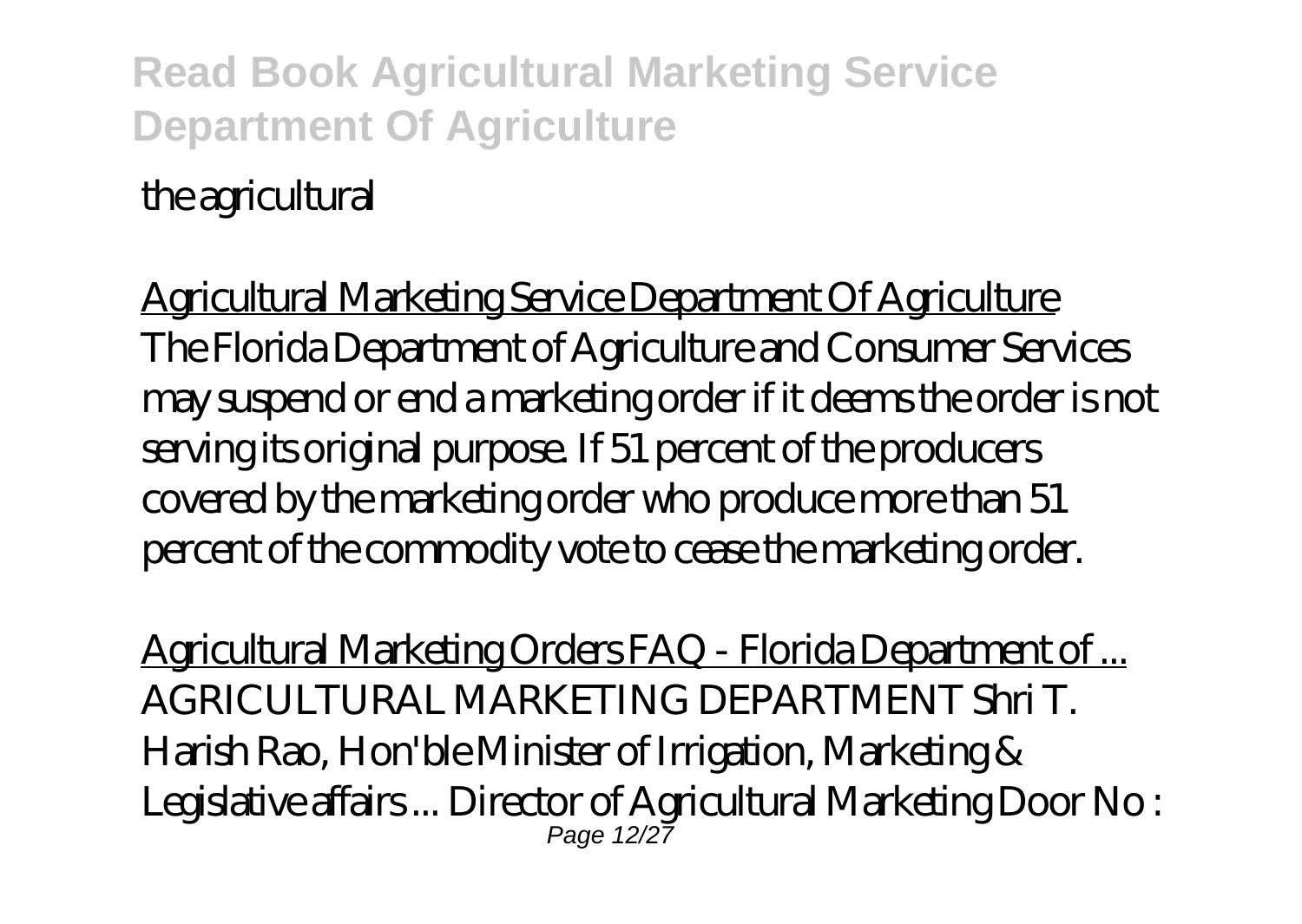11-14-261, Vegetable Market, NTR Nagar, L.B Nagar Hyderabad- 500074 Phone Nos 040-24036090...

Department of Agricultural Marketing, Govt. of Telangana Download DEPARTMENT OF AGRICULTURE Agricultural Marketing Service ... book pdf free download link or read online here in PDF. Read online DEPARTMENT OF AGRICULTURE Agricultural Marketing Service ... book pdf free download link book now. All books are in clear copy here, and all files are secure so don't worry about it.

#### DEPARTMENT OF AGRICULTURE Agricultural Marketing Service...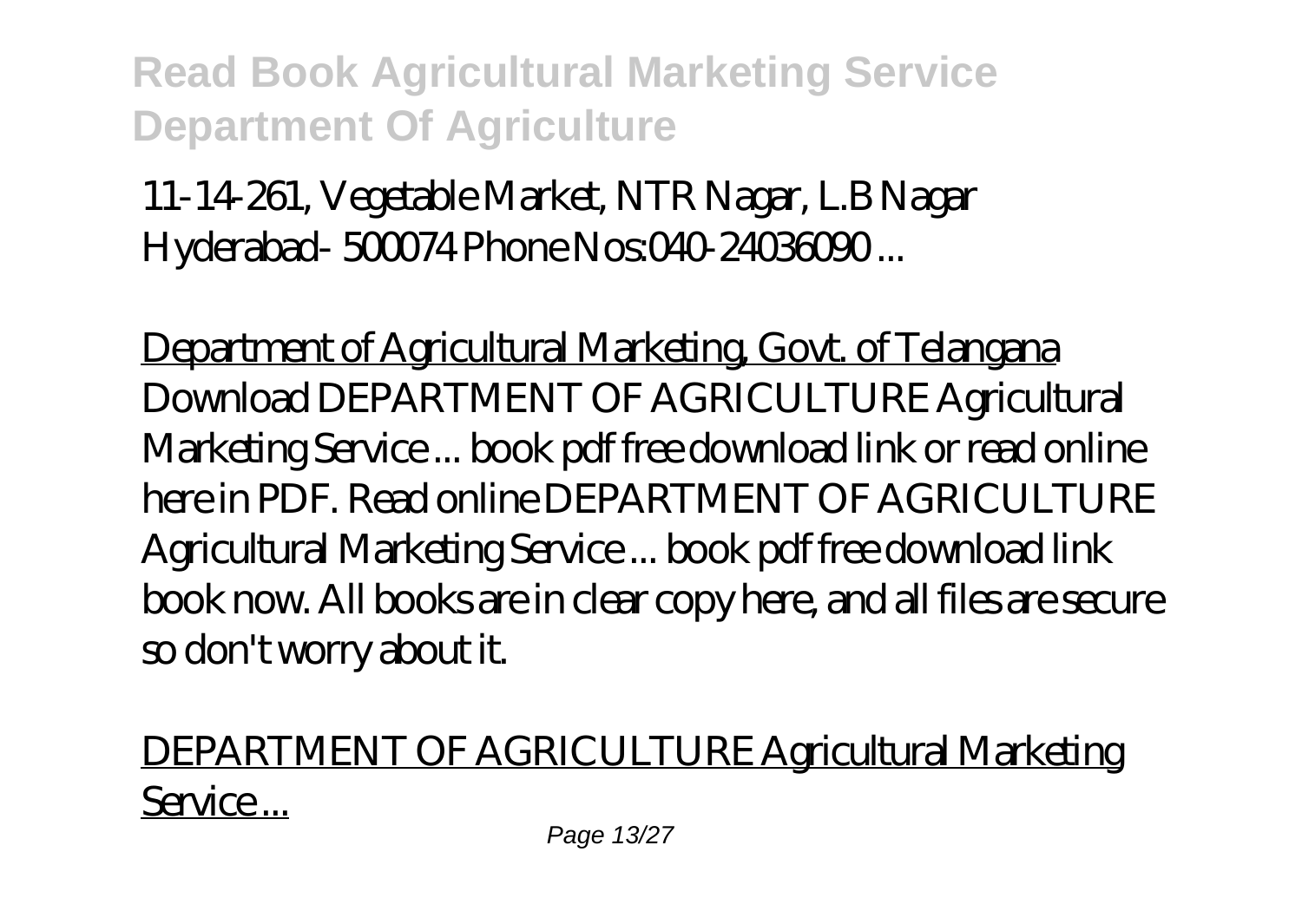The Agricultural Commodity Marketing Division is responsible for the domestic and worldwide promotion/marketing of Pennsylvania agribusiness products and services, and developing and administering programs to assist agribusinesses in locating and/or expanding within the Commonwealth.

Ken Peterson: USDA Agricultural Marketing Service **Agricultural Marketing Service** Anne Alonzo, Administrator, USDA Agricultural Marketing Service USDA AMS Marketing Services *USDA Grading, Classification, and Certification Services* What is AGRICULTURAL MARKETING? What does Page 14/27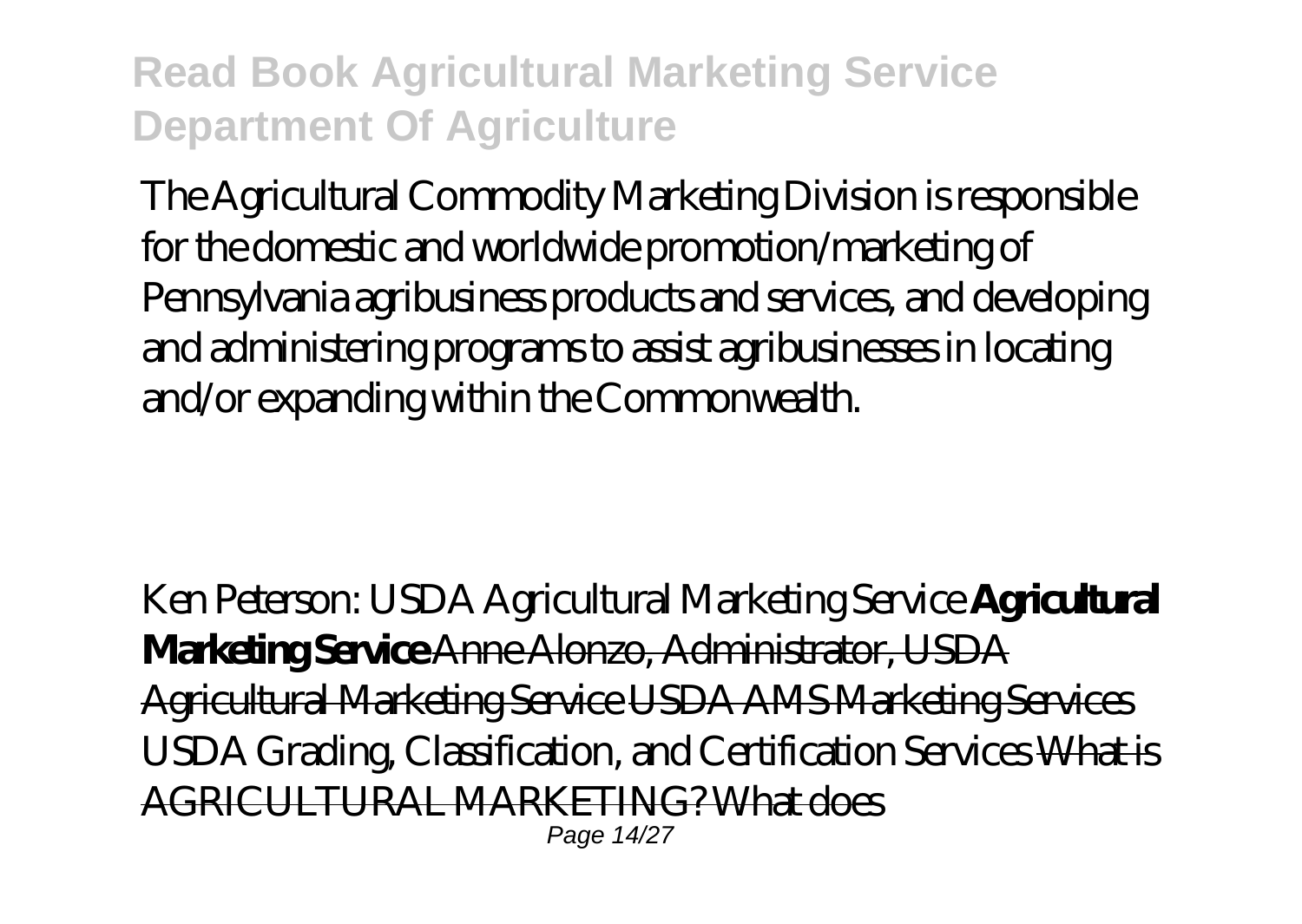AGRICULTURAL MARKETING mean? Introduction to Agricultural Marketing Organic Certification: Tracking a whole farm practice Anne Alonzo, Administrator, USDA Agricultural Marketing Service at OTA's 2015 Policy Conference

Agricultural Marketing Lecture 1 Demo*Market Research for your Agricultural Product/Service*

Agriculture Marketing 101 - PASA Webinar*Farm Marketing and Marketing Strategies for Beginning Farmers - Charlotte Smith* **The Pioppi Diet - Lose 17lbs in 28 days!** 8 Farm Marketing Strategies to Generate Awareness (Sales Funnel 1 of 6) *Dr Aseem Malhotra introduces The Pioppi Diet: A 21-day Lifestyle Plan How to Export Agriculture Product From India || Export Import Business in India* **Marketing Your Farm Products Agricultural** Page 15/27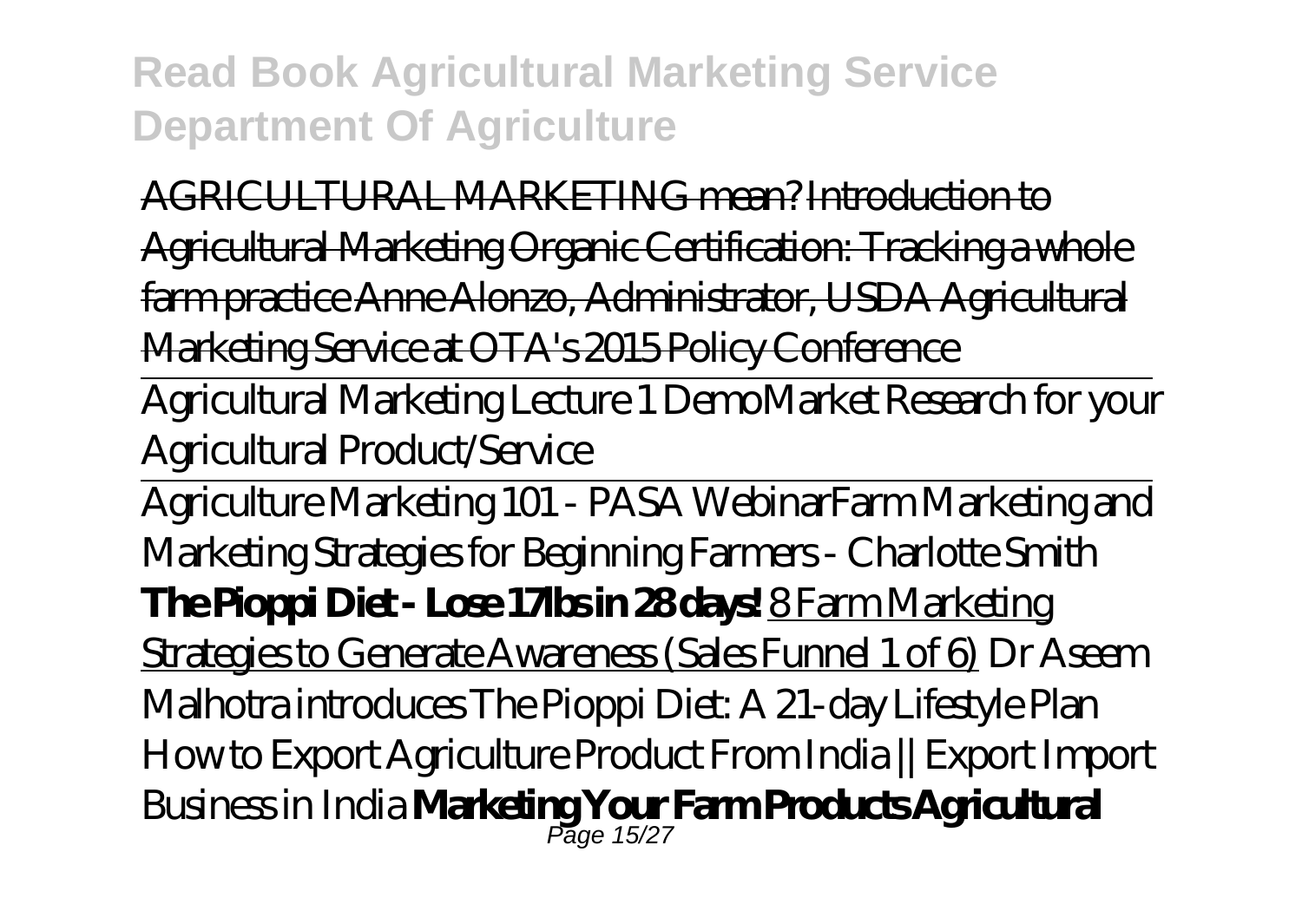**Marketing** Agricultural Market Information System (AMIS) How supply and demand affect agricultural prices?

Farmers Market and Local Food Promotion Program (FMLFPP) Grant OverviewPLO Lumumba- The truth about BBI explained How to Market Farm Products | Marketing for Farmers | Farmers Marketing Plan Strategies AGRICULTURAL MARKETING INFRASTRUCTURE *Agricultural marketing and its importance Hearing: Department of Agriculture Marketing and Regulatory Programs Budget (EventID=104546)* Subcommittee Reviews USDA Marketing Programs China: Power and Prosperity -- Watch the full documentary Harvesting Opportunity: The Power of Regional Food System Investments to Transform Communities <u>Agricultural Marketing Service Department Of</u><br><sup>Page 1627</sup>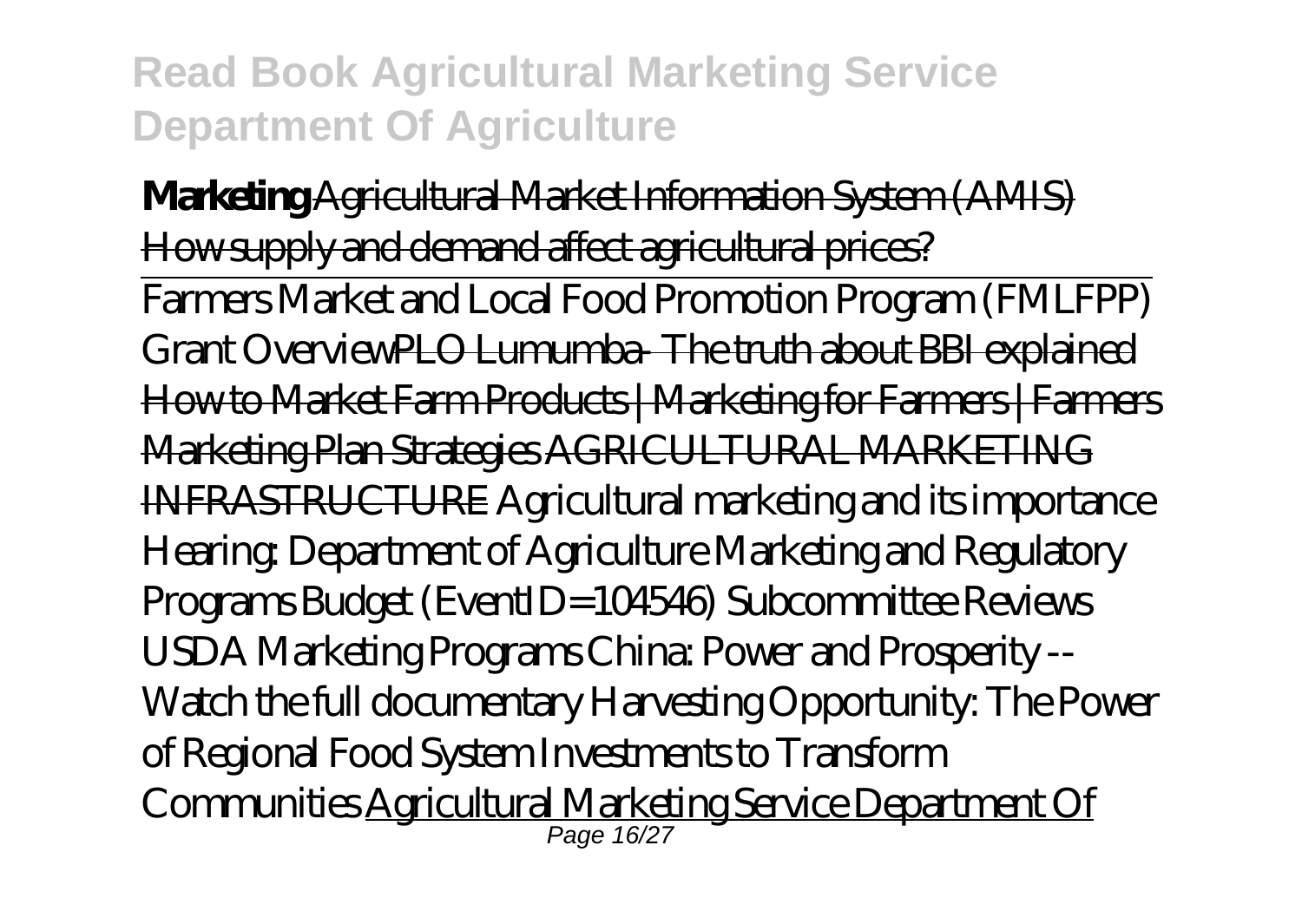The Agricultural Marketing Service (AMS) administers programs that create domestic and international marketing opportunities for U.S. producers of food, fiber, and specialty crops. AMS also provides the agriculture industry with valuable services to ensure the quality and availability of wholesome food for consumers across the country and around the world.

#### Home | Agricultural Marketing Service

The Agricultural Marketing Service (AMS) is an agency within the United States Department of Agriculture, and has programs in five commodity areas: cotton and tobacco; dairy; fruit and vegetable; livestock and seed; and poultry.These programs provide testing, standardization, grading and market news Page 17/27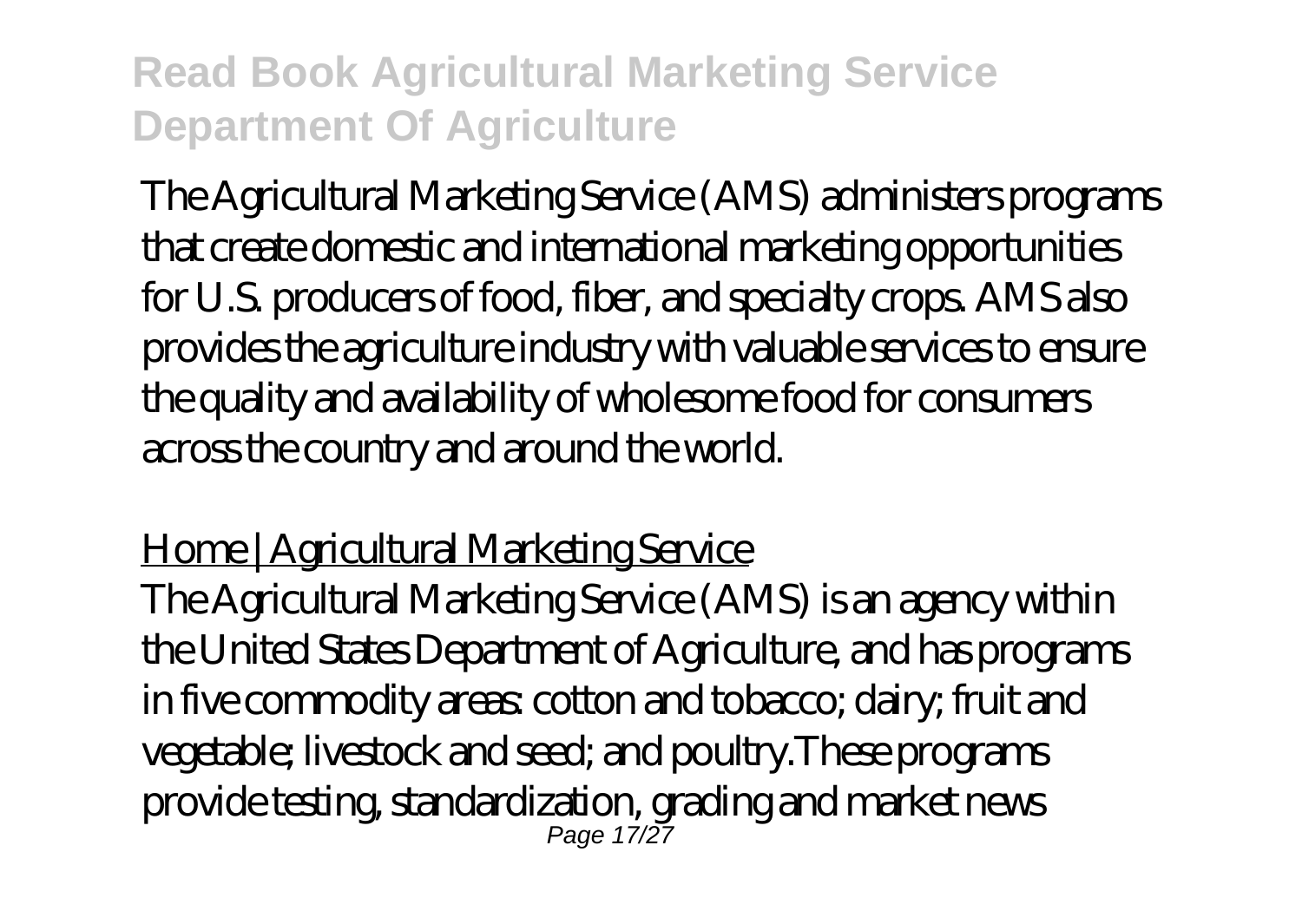services for those commodities, and oversee marketing agreements and orders, administer ...

Agricultural Marketing Service - Wikipedia The Agricultural Marketing Service (AMS) administers programs that create domestic and international marketing opportunities for U.S. producers of food, fiber, and specialty crops. AMS also provides the agriculture industry with valuable services to ensure the quality and availability of wholesome food for consumers across the country. Nearly 4,000 AMS professionals work every day to support the country's diverse agricultural operations, which range from individual farmers to international ...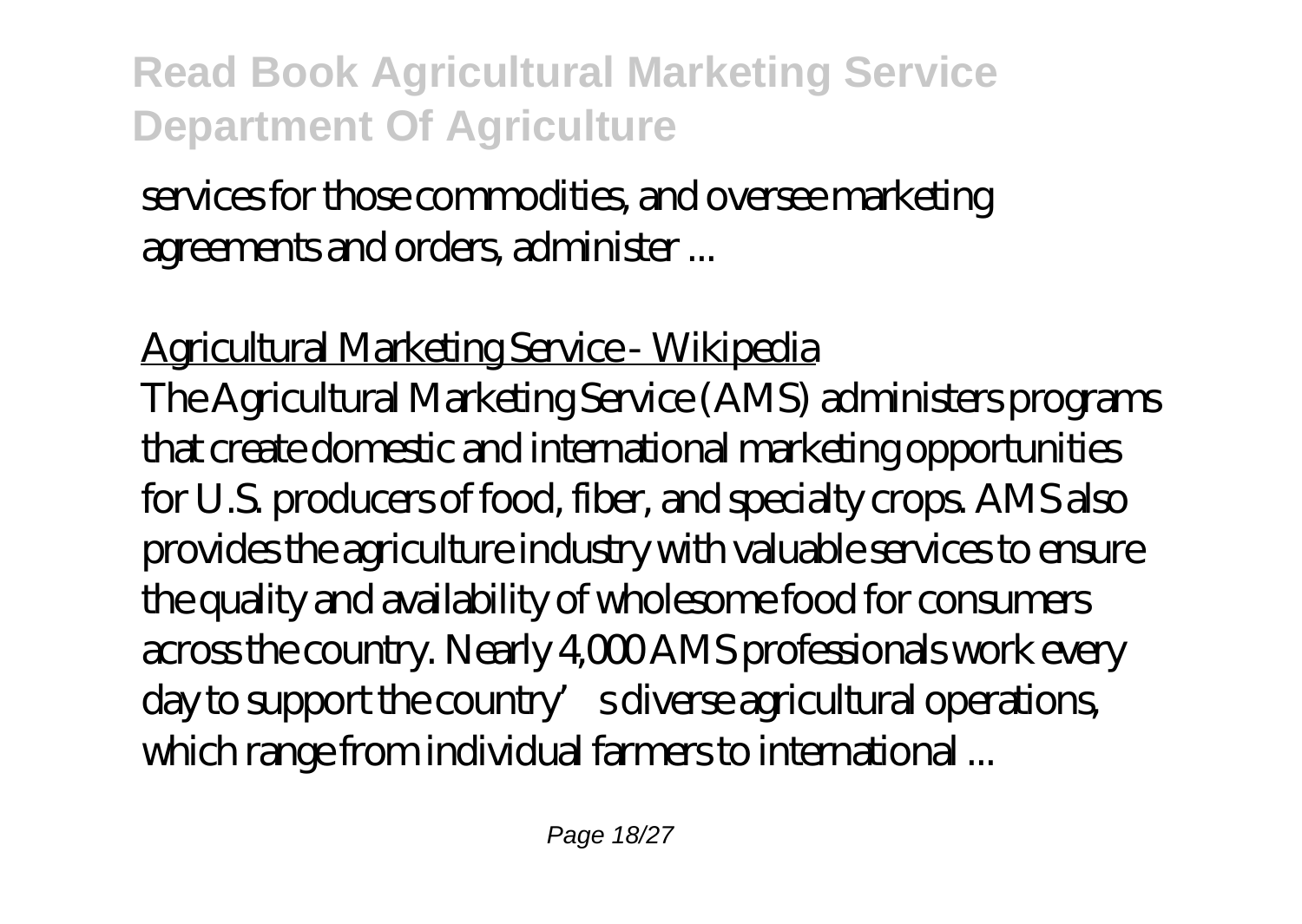About AMS | Agricultural Marketing Service The U.S. Department of Agriculture's (USDA) Agricultural Marketing Service (AMS) works to improve domestic and international opportunities for U.S. growers and producers. Import/Export Certificates AMS administers export verification programs for livestock, poultry, egg, dairy, and specialty crop products, as well as import regulations for fruit & vegetable commodities to assure U.S. quality standards are met.

Services | Agricultural Marketing Service Agricultural Marketing Service. U.S. Department of Agriculture. Facebook Twitter YouTube GovDelivery Instagram Flickr RSS ...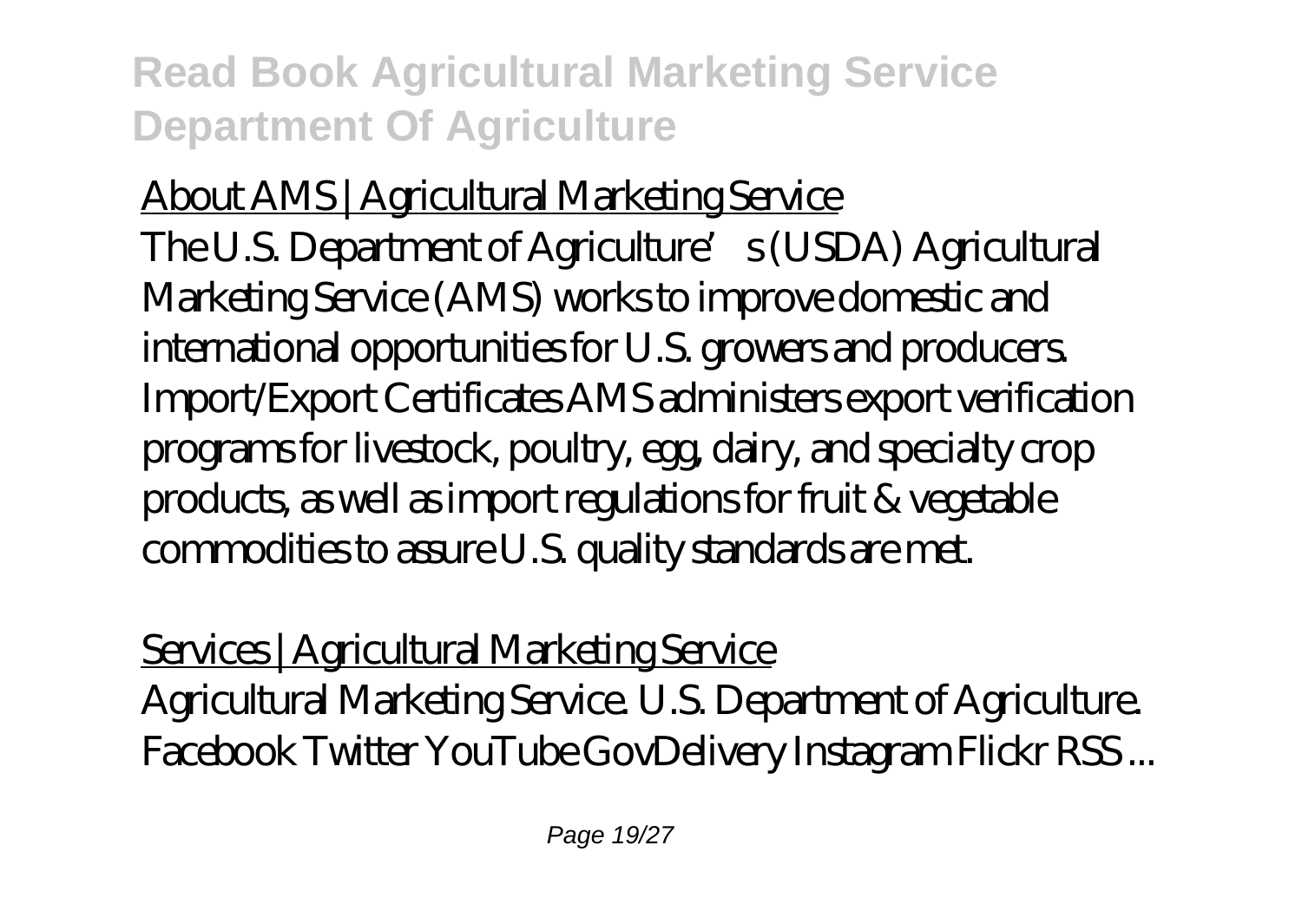#### Data | Agricultural Marketing Service

These services assist businesses in differentiating themselves from their competition. Examples of USDA grades include USDA Prime, USDA Grade A, and U.S. No. 1. Annually, AMS grades, audits, certifies and/or inspects over \$150 billion worth of agricultural products, ensuring the quality of domestic goods and helping American farms and businesses export goods.

#### Services | Agricultural Marketing Service

Agricultural Marketing Service. The Agricultural Marketing Service supports the fair marketing of U.S. agricultural products. Agency Details Acronym: AMS. Website: Agricultural Marketing Service . Contact: Contact the Agricultural Marketing Service . Page 20/27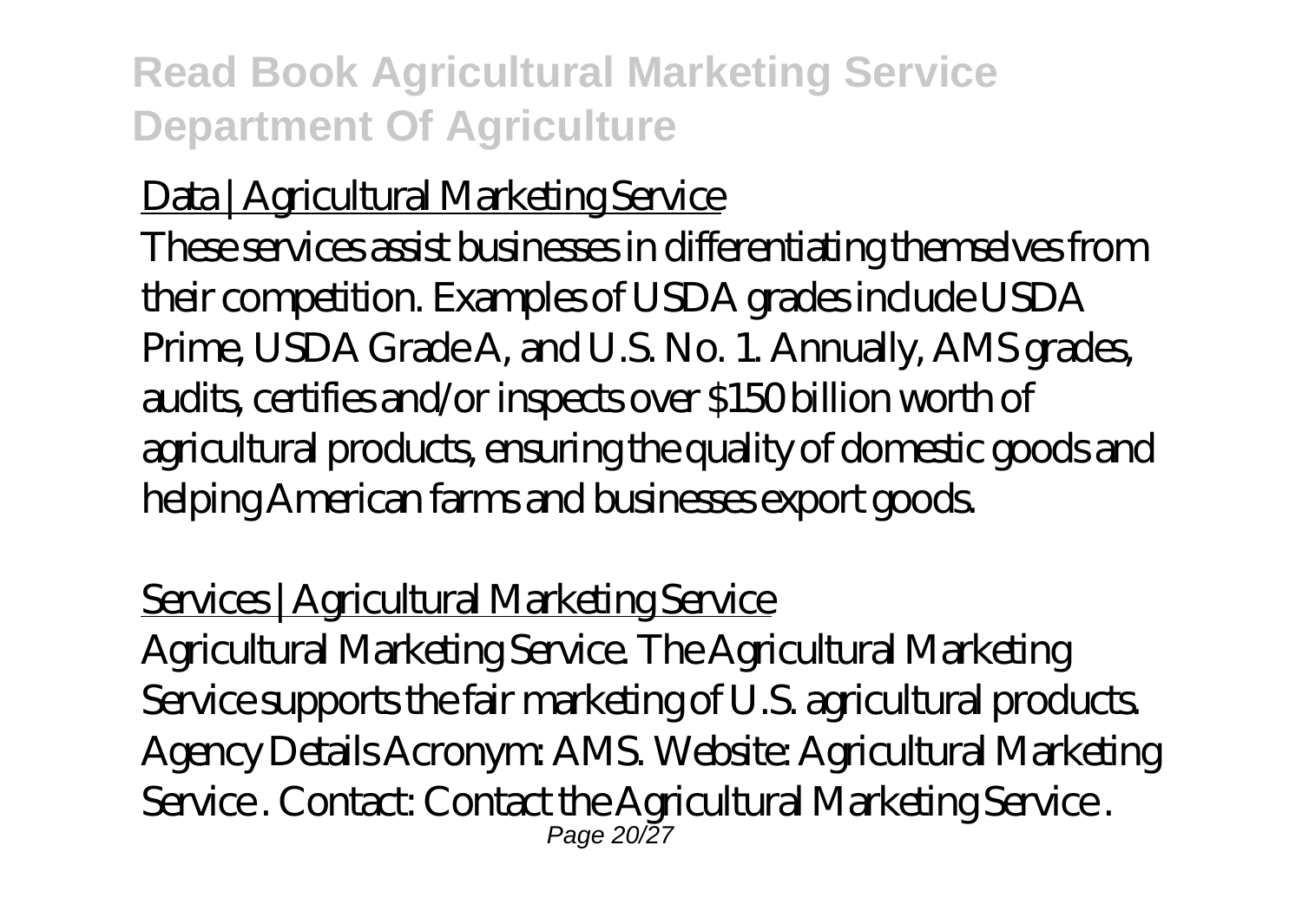#### Local Offices: Farmers Markets Near You. Main Address: Room 3071-S, Ag Stop 0201

Agricultural Marketing Service | USAGov Agricultural Marketing Service Department Of Agriculture Right here, we have countless book agricultural marketing service department of agriculture and collections to check out. We additionally find the money for variant types and furthermore type of the books to browse. The customary book, fiction, history, novel, scientific research, as

Agricultural Marketing Service Department Of Agriculture The primary function of the Livestock, Poultry, and Grain Page 21/27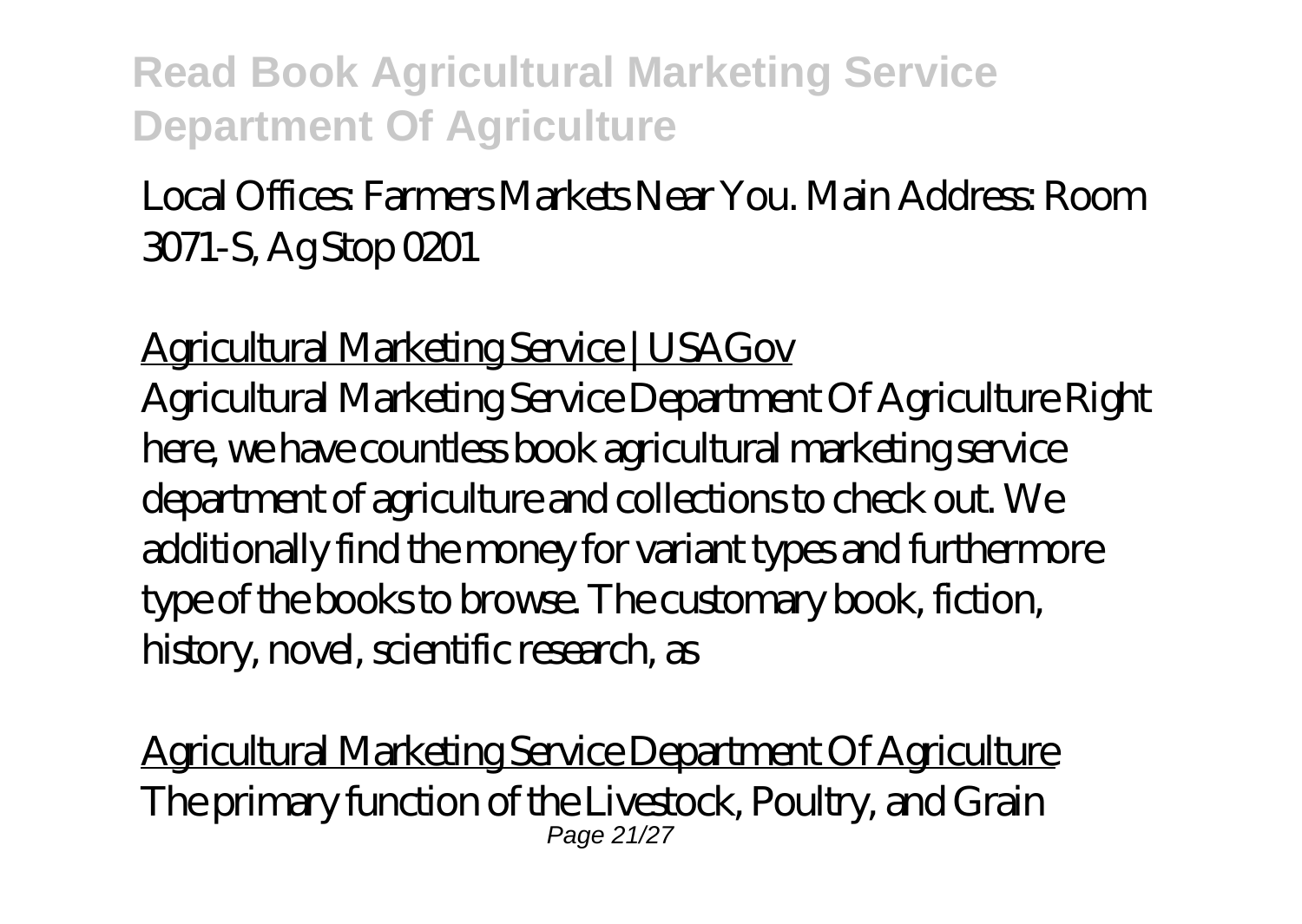Market News Division (LPGMN) of the Livestock & Poultry Program (L&P) is to compile and disseminate information that will aid producers, consumers, and distributors in the sale and purchase of livestock, meat, poultry, eggs, grains, and their related products regionally, nationally and internationally.

Livestock, Poultry & Grain | Agricultural Marketing Service Directorate of Marketing and Inspection (DMI), an attached Office of the Department of Agriculture, Cooperation and Farmers' Welfare under Ministry of Agriculture & Farmers' Welfare, was set up in the year 1935 to implement the agricultural marketing policies and programmes for the integrated development of marketing of agricultural and other allied<br><sup>Page 22/27</sup>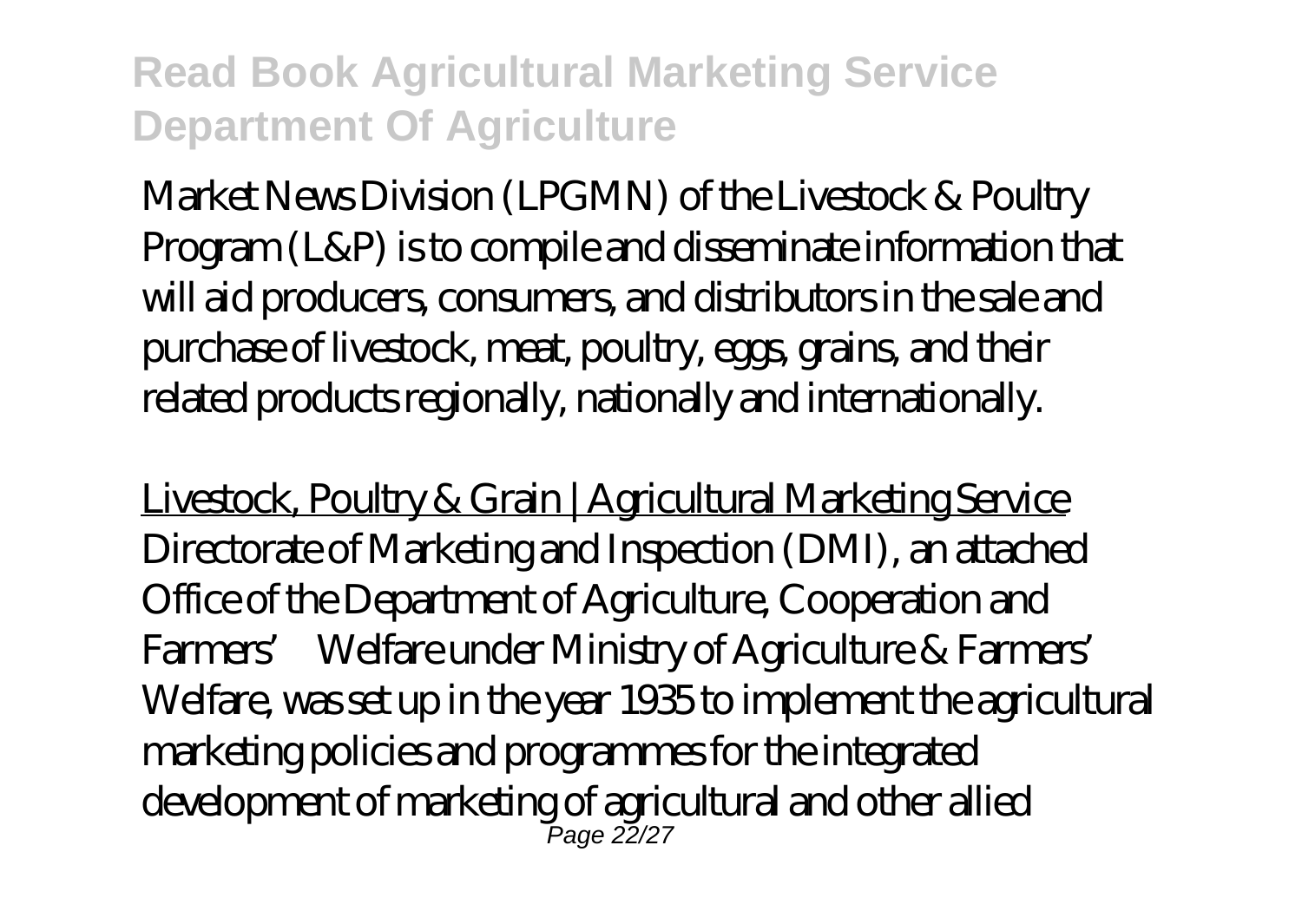produce in the country with a view to safeguard the interests of farmers as well as the consumers.

Agricultural Marketing | Department of Agriculture ... AGRIBUSINESS AND MARKETING ASSISTANCE SERVICE (AMAS) DA OSEC Building, Elliptical Road, Diliman, Quezon City, Philippines. Tel. No. (632) 8920.2216. Fax No. (632) 8926.6434. Email: Website: http://agribusiness.da.gov.ph/. https://www.ekadiwa.da.gov.ph/.

Agribusiness and Marketing Assistance | Official Portal of ... Department of Agricultural Marketing ( অধিদপ্তর) is a government department responsible Page 23/27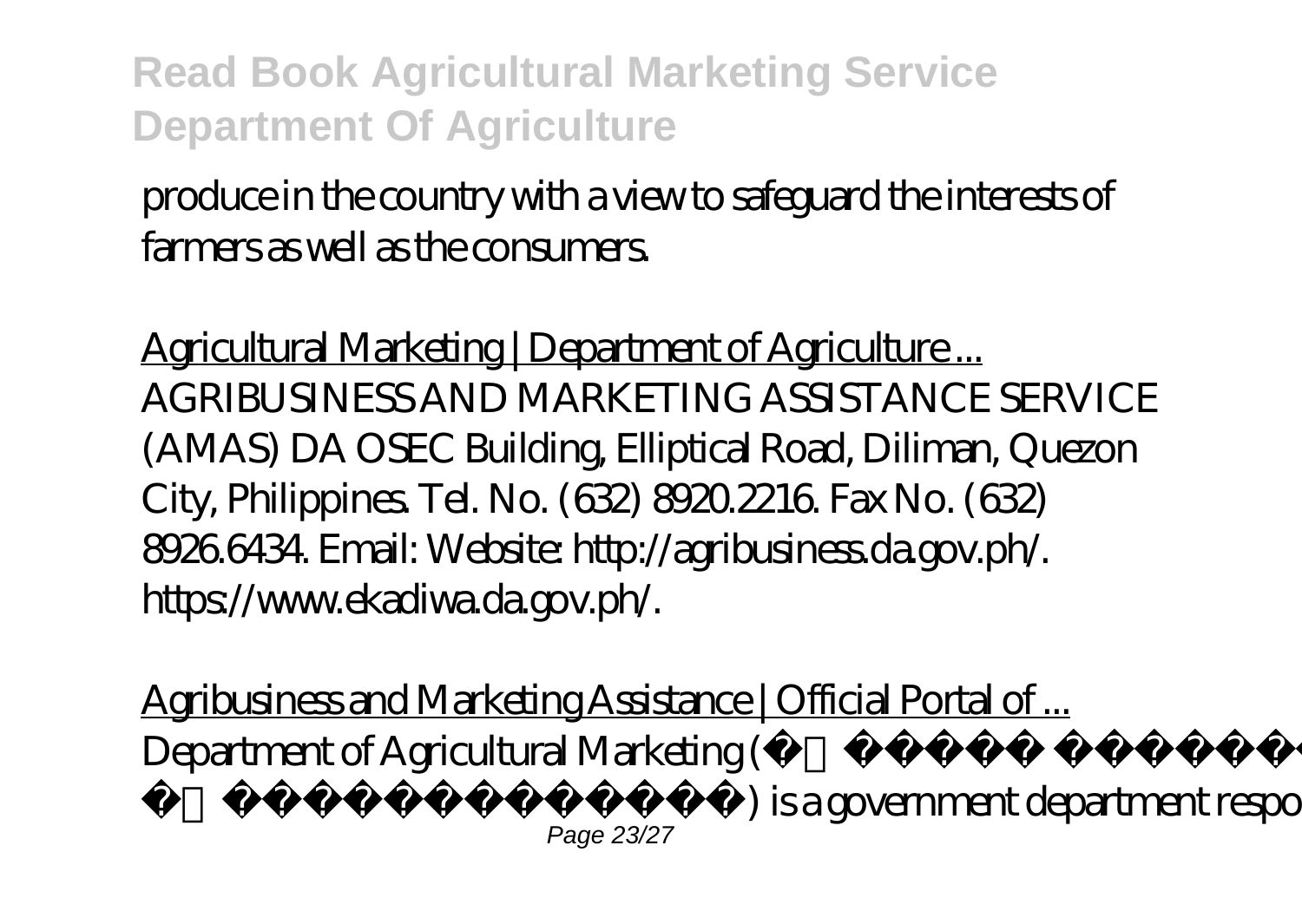for marketing agricultural products and techniques in Bangladesh and is located in Dhaka, Bangladesh. It is under the Ministry of Agriculture. History

Department of Agricultural Marketing - Wikipedia The Marketing Order and Agreement Division of the Agricultural Marketing Service, carries out assigned programs relating to the development and administration of marketing order and agreement...

Department of Agriculture hiring Agricultural Marketing ... Agricultural Marketing Service Department Of Agriculture Recognizing the showing off ways to get this book agricultural Page 24/27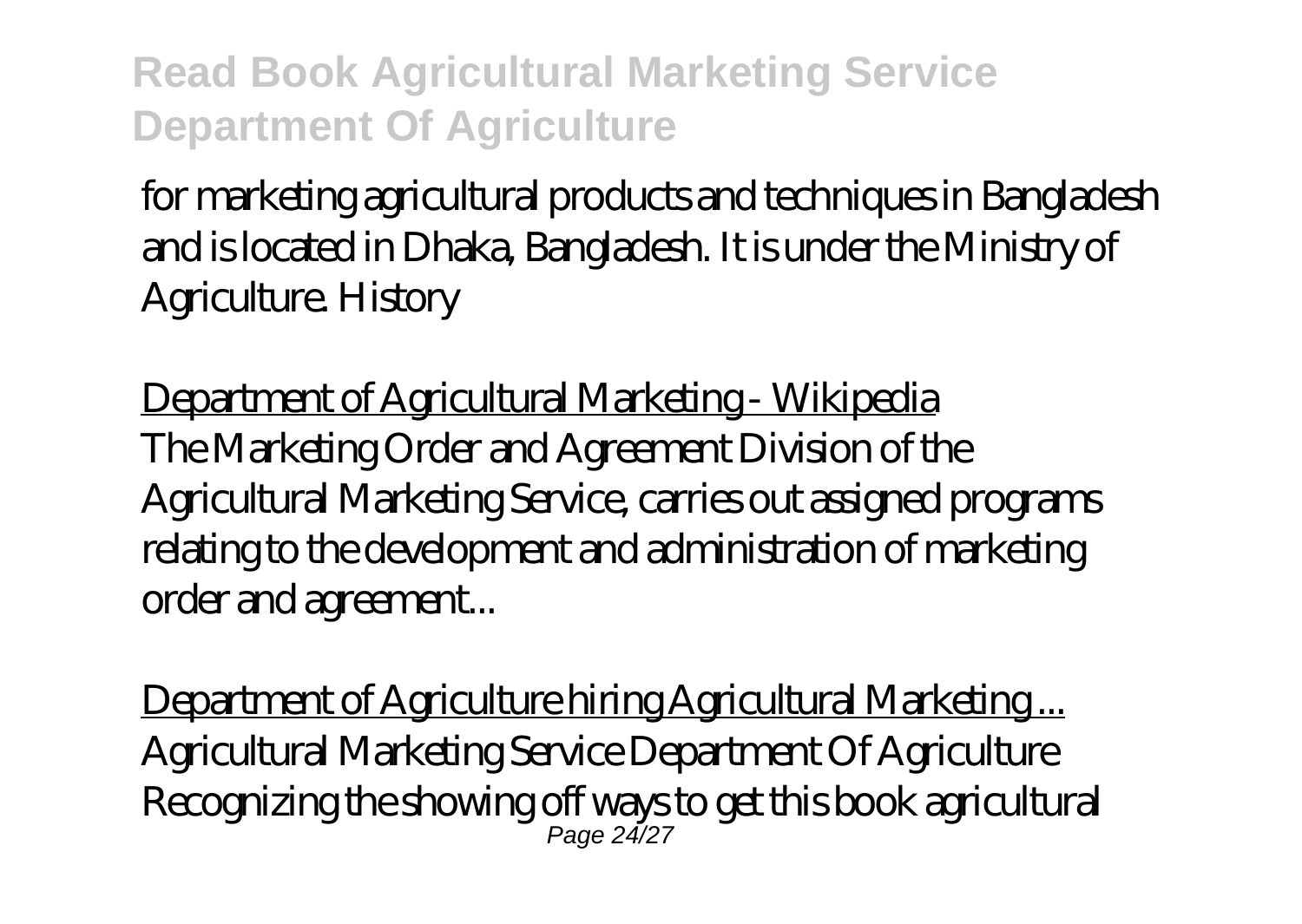marketing service department of agriculture is additionally useful. You have remained in right site to begin getting this info. acquire the agricultural

Agricultural Marketing Service Department Of Agriculture The Florida Department of Agriculture and Consumer Services may suspend or end a marketing order if it deems the order is not serving its original purpose. If 51 percent of the producers covered by the marketing order who produce more than 51 percent of the commodity vote to cease the marketing order.

Agricultural Marketing Orders FAQ - Florida Department of ... AGRICULTURAL MARKETING DEPARTMENT Shri T. Page 25/27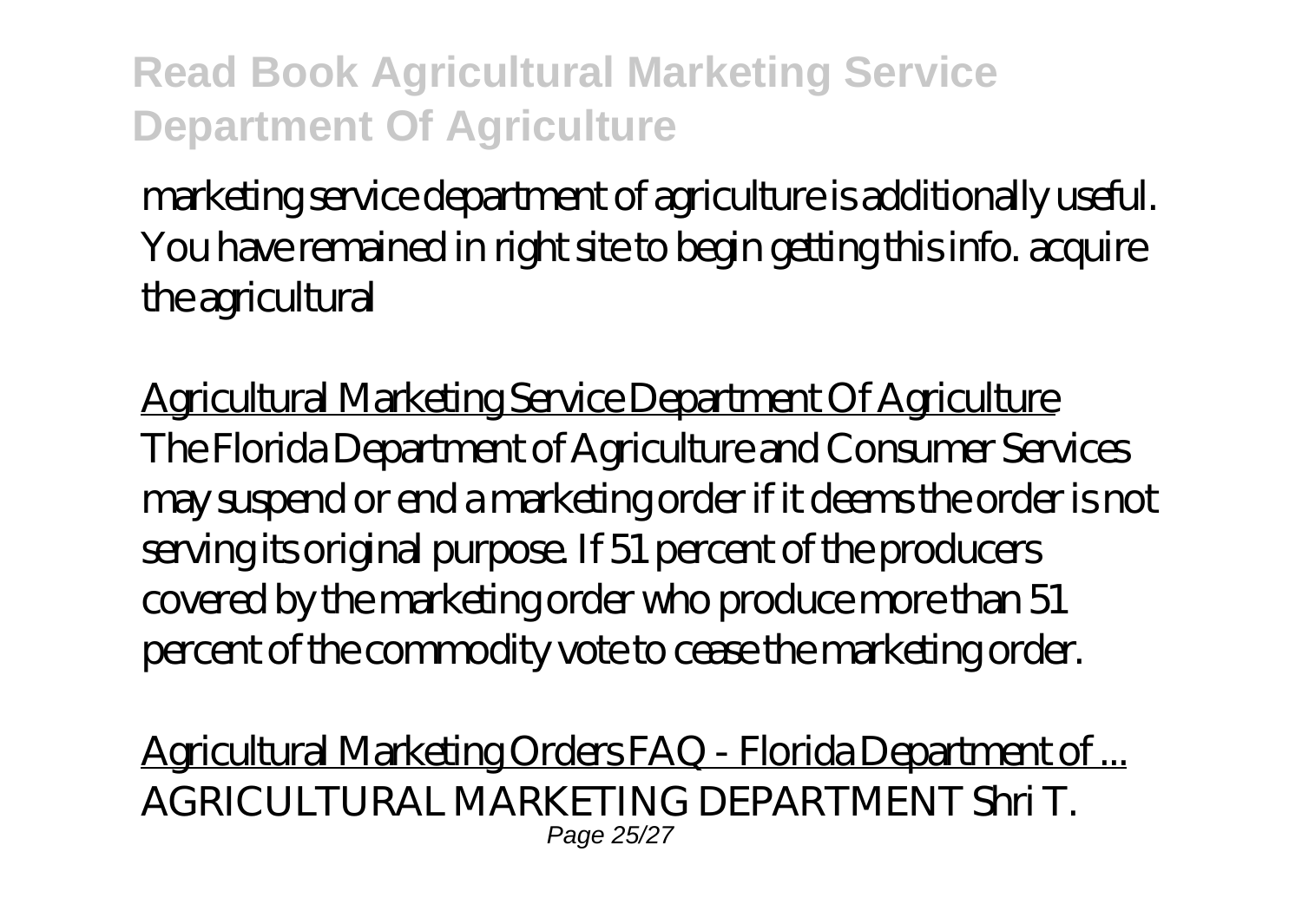Harish Rao, Hon'ble Minister of Irrigation, Marketing & Legislative affairs ... Director of Agricultural Marketing Door No : 11-14-261, Vegetable Market, NTR Nagar, L.B Nagar Hyderabad- 500074 Phone Nos:040-24036090...

Department of Agricultural Marketing, Govt. of Telangana Download DEPARTMENT OF AGRICULTURE Agricultural Marketing Service ... book pdf free download link or read online here in PDF. Read online DEPARTMENT OF AGRICULTURE Agricultural Marketing Service ... book pdf free download link book now. All books are in clear copy here, and all files are secure so don't worry about it.